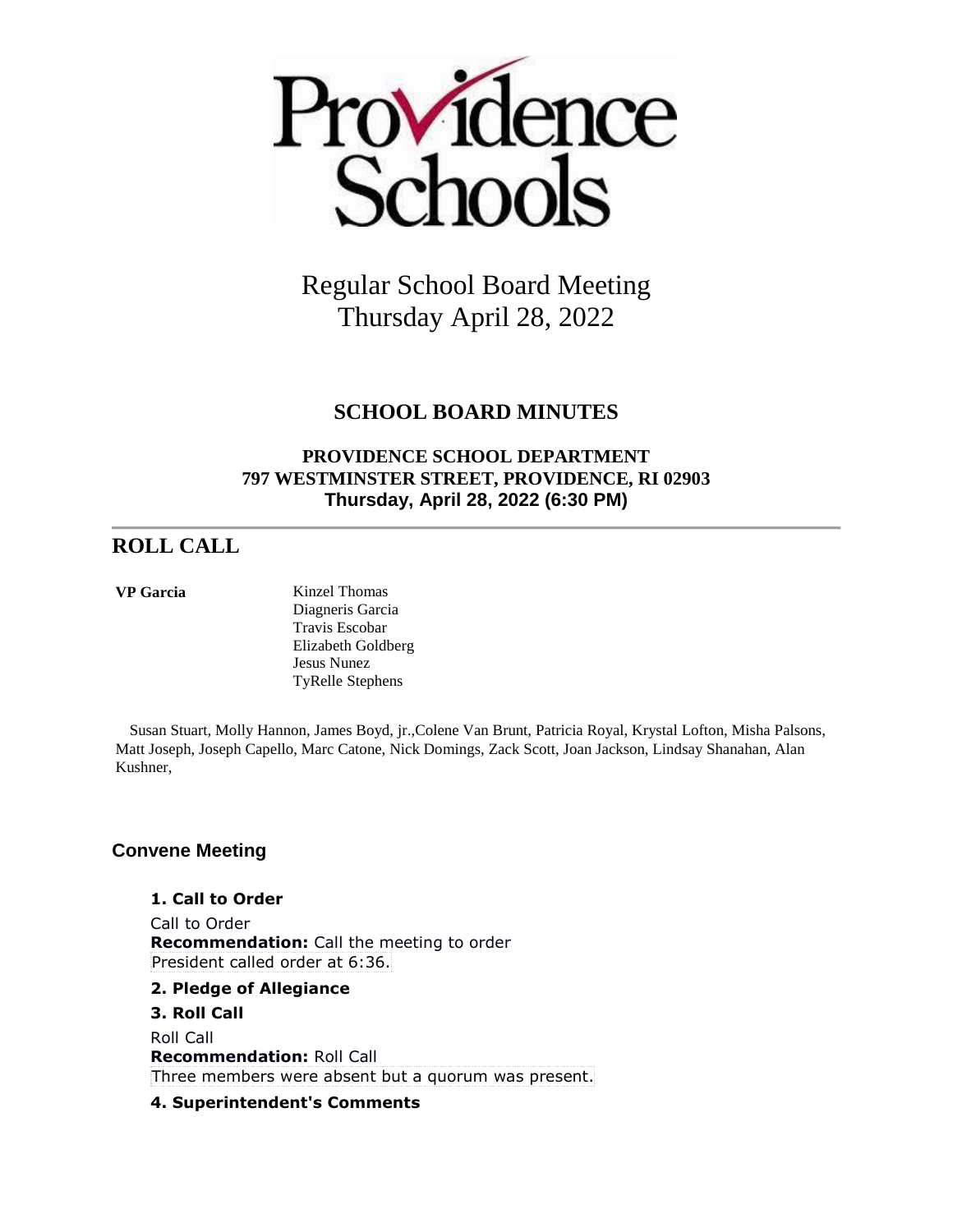

Superintendent's Comments **Recommendation:** No recommendation required. Dr. Montanez discussed the progress that has been made and now there is a foundation for success.

## **Approve Agenda**

### **5. Approval of the Agenda**

Approve agenda as presented

**Recommendation:** Approve agenda as presented.

#### **ORIGINAL - Motion**

Member **(TyRelle Stephens)** Moved, Member **(Elizabeth Goldberg)** Seconded to approve the **ORIGINAL** motion 'Approve agenda as presented'. Upon a roll call vote being taken, the vote was: Aye: **6** Nay: **0**. The motion **Carried. 6 - 0** 

Kinzel Thomas Yes Diagneris Garcia Yes Travis Escobar Yes Elizabeth Goldberg Yes Jesus Nunez Yes TyRelle Stephens Yes

### **Public Comments**

### **6. Public Comment - Right to Be Heard**

Public Comment: Members of the community who wish to address the School Board must sign-up by 4 p.m. the day of the School Board meeting. Instructions to sign-up for public comment during virtual meetings are available on the Providence School Board website: https://www.providenceschools.org/domain/118. An individual may speak for up to three minutes. Comments may also be submitted in writing. Groups or organizations are encouraged to appoint a spokesperson. PLEASE NOTE: The School Board welcomes comments from the public but does not engage in dialogue with the public during school board meetings.

**Recommendation:** No recommendation required.

Ms. Williams gave comment.

## **School Board Member Comments**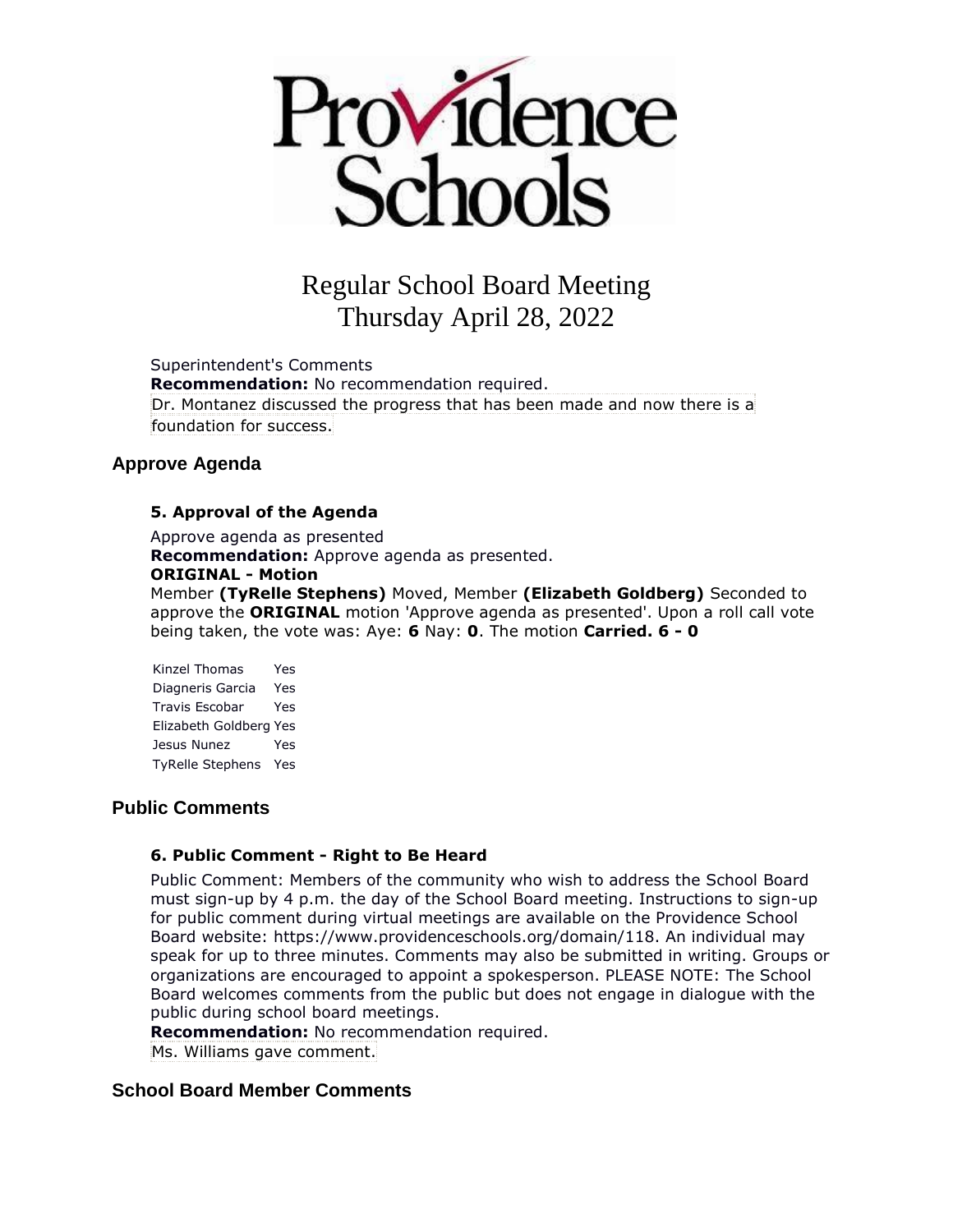

#### **7. School Board Comments**

School Board Comments

**Recommendation:** No recommendation required

President Thomas congratulated Dr. Montanez on his appointment to be permanent Superintendent and that the Board is ready to work together for success. He thanked Providence councilman Narducci for his work. He congratulated Patricia LaSalle and others for their hard work at last month's meeting especially with the many members of the public that came to give comments. Mr. Stephens echoed congratulations to the Superintendent and to Sandra Stuart for the new Wellness office. Mr. Escobar commented to accomplish a legislative affairs committee and voice and support to the communty.

### **School Board Committee Updates**

#### **8. Finance Committee**

Finance Committee updates and highlights.

**Recommendation:** No recommendation required.

Dr. Goldberg commented on the contracts that the Finance Committee approved-Latino for Education, Teach for America, Amplify Education for a new science curriculum, Handshake will allow to recruit new talent, Energy Efficient Investments to replace boilers where necessary. Mr. Escobar comment favorably on the TFA contract. Mr. Scott answered questions from the members. VP Garcia reported on the Health and Wellness Committee and thanked Solight Sou, the coordinator for her hard work and welcomed Sandra Stuart for the creation of the Wellness Office.

## **Consent Agenda**

### **9. Approval of the Consent Agenda**

Items listed under Consent Agenda are considered routine and will be approved by a single motion. There will be no separate discussion of these items; however, any item may be removed from the Consent Agenda upon the request of any member of the Board and action upon separately.

**Recommendation:** Approve consent agenda as presented. **ORIGINAL - Motion**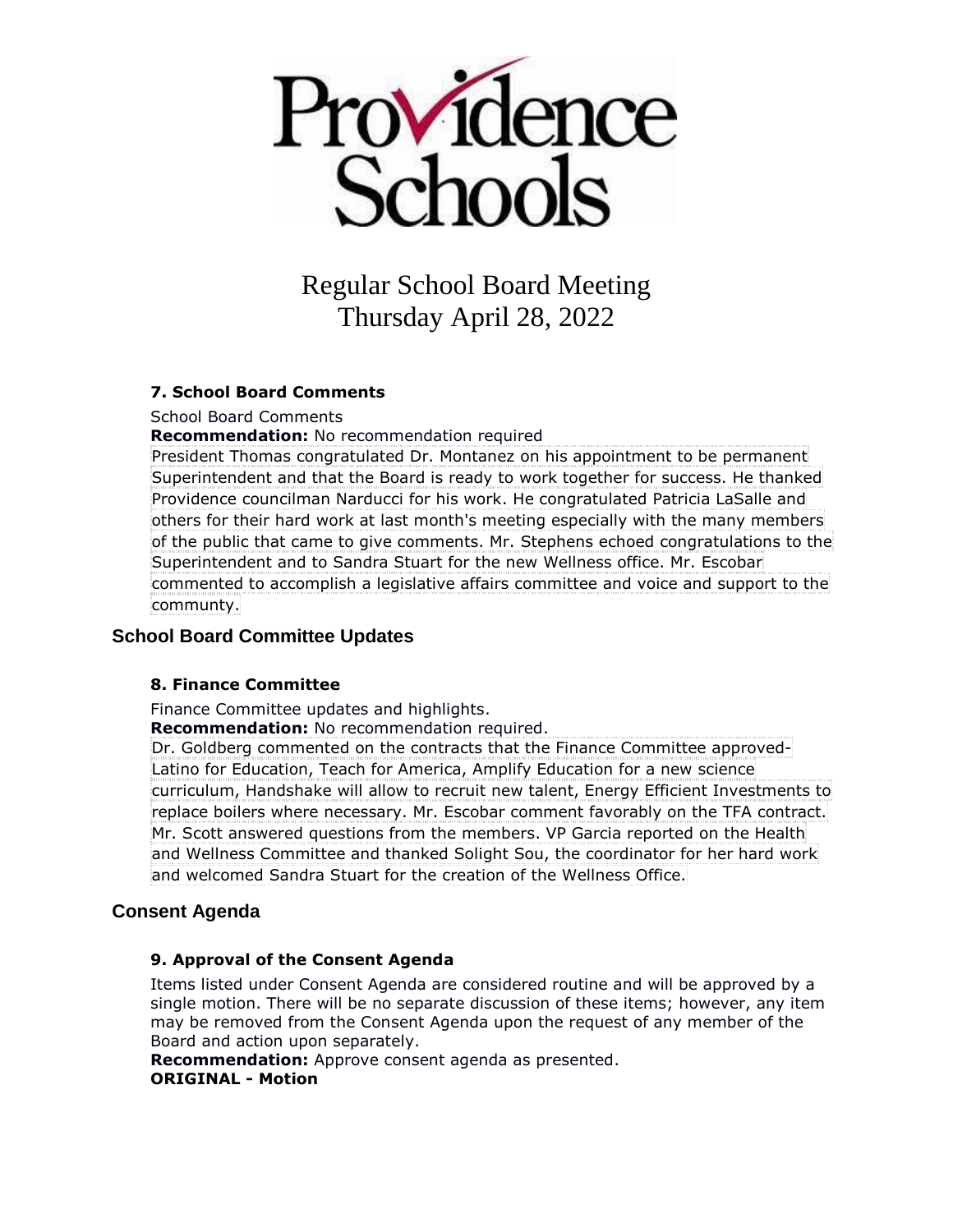

Member **(TyRelle Stephens)** Moved, Member **(Elizabeth Goldberg)** Seconded to approve the **ORIGINAL** motion 'Approve consent agenda as presented'. Upon a roll call vote being taken, the vote was: Aye: **6** Nay: **0**. The motion **Carried. 6 - 0** 

Kinzel Thomas Yes Diagneris Garcia Yes Travis Escobar Yes Elizabeth Goldberg Yes Jesus Nunez Yes TyRelle Stephens Yes

#### **10. Approval of Minutes - March 16, 2021**

Approval of Minutes - March 16, 2021 **Recommendation:** Approve minutes as presented **ORIGINAL - Motion** Member **(TyRelle Stephens)** Moved, Member **(Elizabeth Goldberg)** Seconded to approve the **ORIGINAL** motion 'Approve minutes as presented'. Upon a roll call vote being taken, the vote was: Aye: **6** Nay: **0**. The motion **Carried. 6 - 0** 

Kinzel Thomas Yes Diagneris Garcia Yes Travis Escobar Yes Elizabeth Goldberg Yes Jesus Nunez Yes TyRelle Stephens Yes

#### **11. Latinos for Education FY23**

**Recommendation:** Admin recommends for approval **ORIGINAL - Motion**

Member **(TyRelle Stephens)** Moved, Member **(Elizabeth Goldberg)** Seconded to approve the **ORIGINAL** motion 'Admin recommends for approval'. Upon a roll call vote being taken, the vote was: Aye: **6** Nay: **0**. The motion **Carried. 6 - 0** 

Kinzel Thomas Yes Diagneris Garcia Yes Travis Escobar Yes Elizabeth Goldberg Yes Jesus Nunez Yes TyRelle Stephens Yes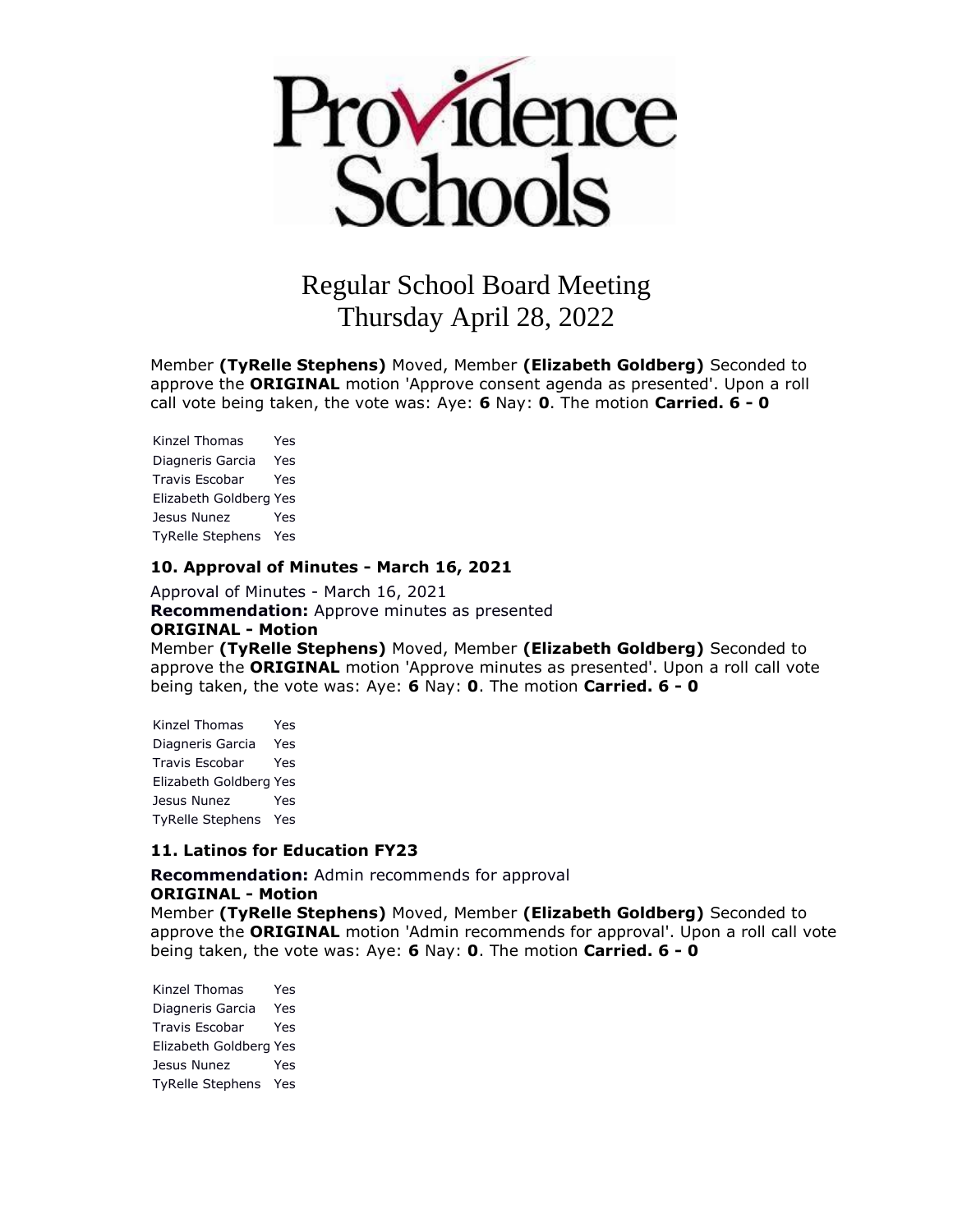

#### **12. Teach for America FY23**

**Recommendation:** Admin recommends for approval **ORIGINAL - Motion**

Member **(TyRelle Stephens)** Moved, Member **(Elizabeth Goldberg)** Seconded to approve the **ORIGINAL** motion 'Admin recommends for approval'. Upon a roll call vote being taken, the vote was: Aye: **6** Nay: **0**. The motion **Carried. 6 - 0** 

Kinzel Thomas Yes Diagneris Garcia Yes Travis Escobar Yes Elizabeth Goldberg Yes Jesus Nunez Yes TyRelle Stephens Yes

#### **13. Amplify Education**

**Recommendation:** Admin recommends for approval **ORIGINAL - Motion** Member **(TyRelle Stephens)** Moved, Member **(Elizabeth Goldberg)** Seconded to approve the **ORIGINAL** motion 'Admin recommends for approval'. Upon a roll call vote being taken, the vote was: Aye: **6** Nay: **0**. The motion **Carried. 6 - 0** 

Kinzel Thomas Yes Diagneris Garcia Yes Travis Escobar Yes Elizabeth Goldberg Yes Jesus Nunez Yes TyRelle Stephens Yes

#### **14. Handshake FY22**

**Recommendation:** Admin recommends for approval **ORIGINAL - Motion** Member **(TyRelle Stephens)** Moved, Member **(Elizabeth Goldberg)** Seconded to approve the **ORIGINAL** motion 'Admin recommends for approval'. Upon a roll call vote being taken, the vote was: Aye: **6** Nay: **0**. The motion **Carried. 6 - 0** 

Kinzel Thomas Yes Diagneris Garcia Yes Travis Escobar Yes Elizabeth Goldberg Yes Jesus Nunez Yes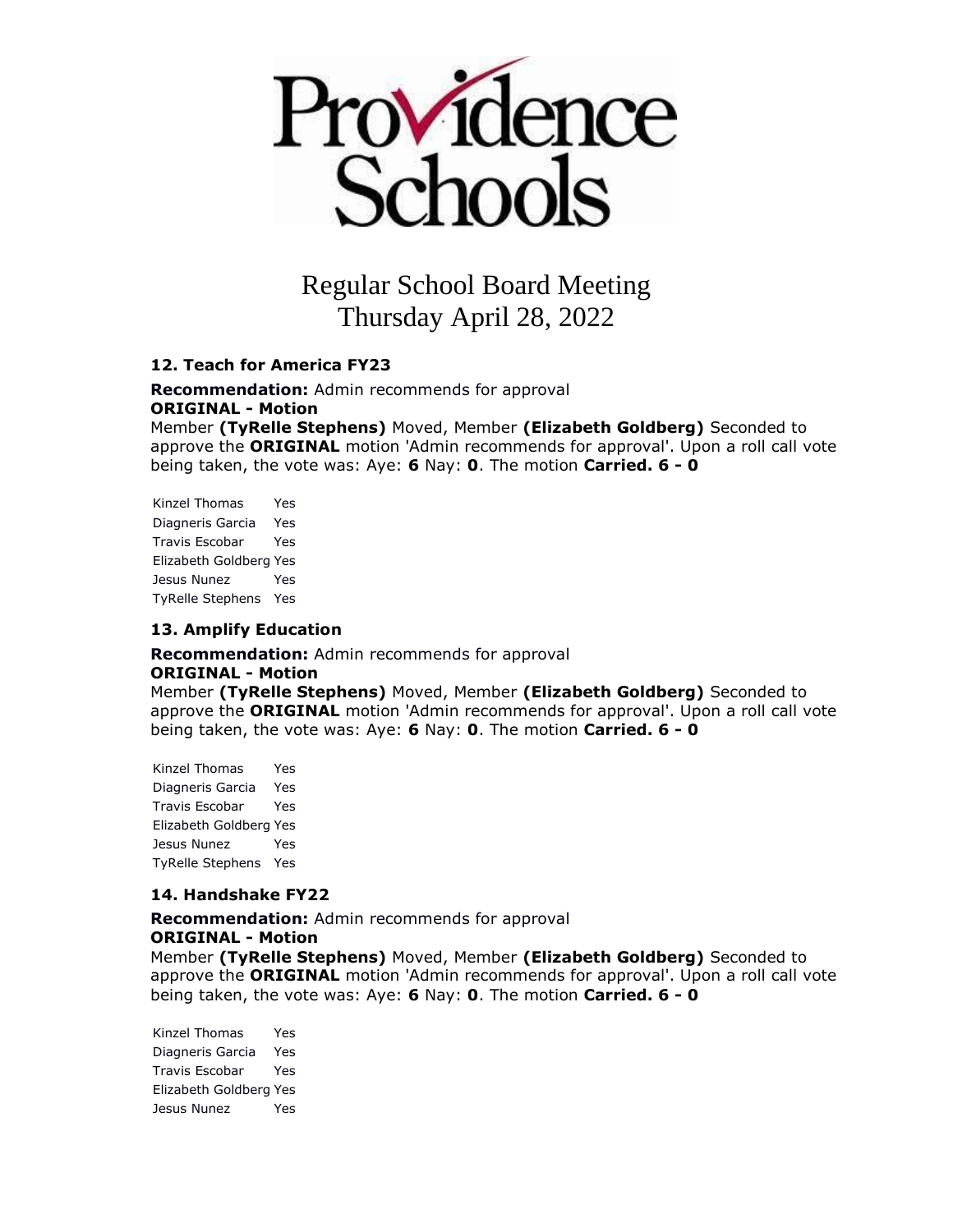

TyRelle Stephens Yes

#### **15. Energy Efficient Investments**

**Recommendation:** Admin recommends for approval **ORIGINAL - Motion** Member **(TyRelle Stephens)** Moved, Member **(Elizabeth Goldberg)** Seconded to approve the **ORIGINAL** motion 'Admin recommends for approval'. Upon a roll call vote being taken, the vote was: Aye: **6** Nay: **0**. The motion **Carried. 6 - 0** 

Kinzel Thomas Yes Diagneris Garcia Yes Travis Escobar Yes Elizabeth Goldberg Yes Jesus Nunez Yes TyRelle Stephens Yes

### **16. Home and Hospital Instruction Policy (2nd Read)**

Review of revised Home and Hospital Instruction Policy **Recommendation:** Admin recommends for approval

#### **ORIGINAL - Motion**

Member **(TyRelle Stephens)** Moved, Member **(Elizabeth Goldberg)** Seconded to approve the **ORIGINAL** motion 'Admin recommends for approval'. Upon a roll call vote being taken, the vote was: Aye: **6** Nay: **0**. The motion **Carried. 6 - 0** 

Kinzel Thomas Yes Diagneris Garcia Yes Travis Escobar Yes Elizabeth Goldberg Yes Jesus Nunez Yes TyRelle Stephens Yes

#### **17. Home School Candidates**

**Recommendation:** Administration recommends approval **ORIGINAL - Motion**

Member **(TyRelle Stephens)** Moved, Member **(Elizabeth Goldberg)** Seconded to approve the **ORIGINAL** motion 'Administration recommends approval'. Upon a roll call vote being taken, the vote was: Aye: **6** Nay: **0**. The motion **Carried. 6 - 0** 

Kinzel Thomas Yes Diagneris Garcia Yes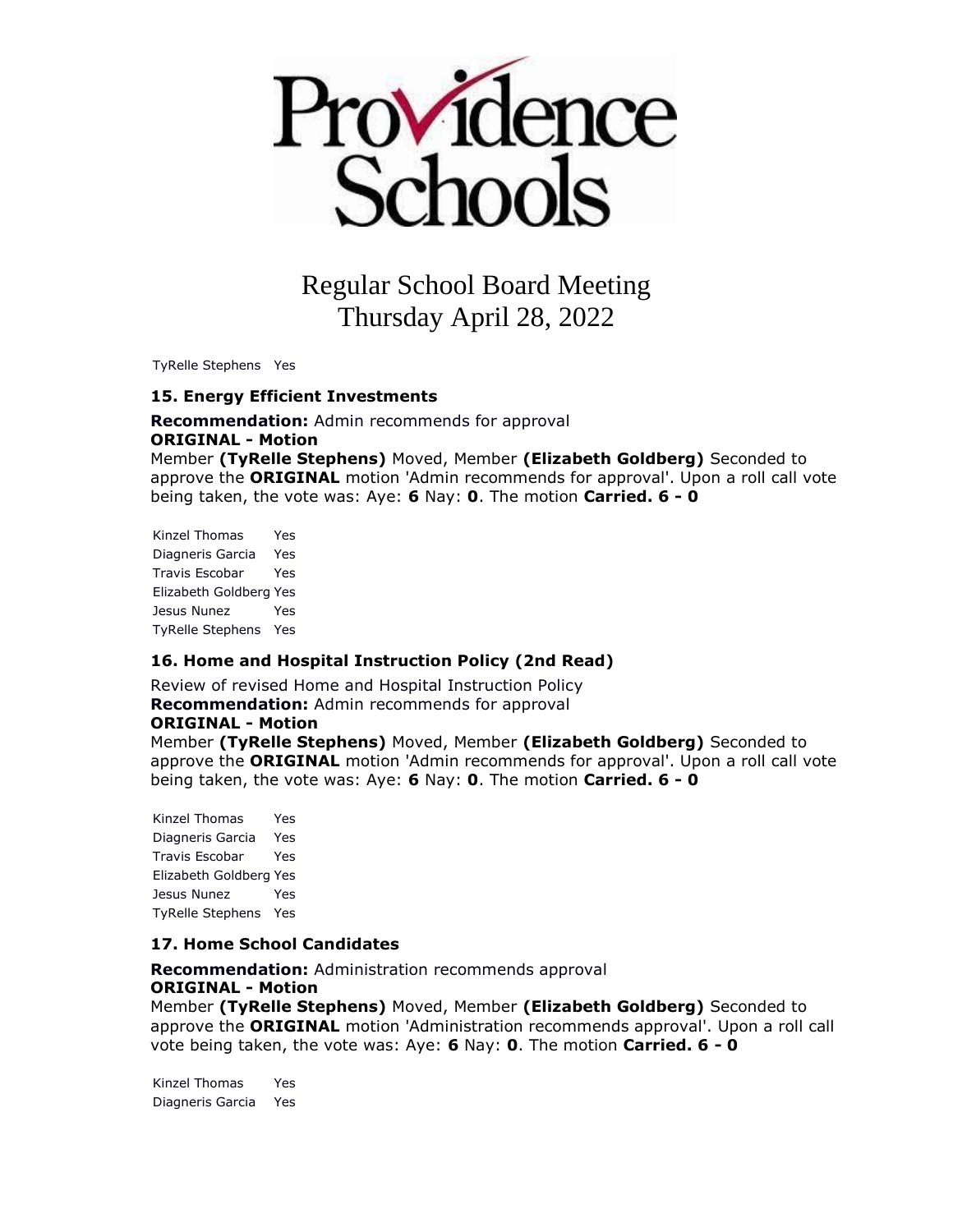

Travis Escobar Yes Elizabeth Goldberg Yes Jesus Nunez Yes TyRelle Stephens Yes

#### **Items Pulled from Consent Agenda**

There were no items pulled from Consent Agenda.

#### **Presentations**

#### **18. Budget Update**

#### **Recommendation:**

Mr. Zach gave the presentation on the FY23 Budget and answered questions from the Board.

#### **19. Mt Pleasant High School Update**

#### **Recommendation:**

Joan Jackson introduced Tiffany Delaney, Principal of Mount Pleasant. Mr. Or, Dr. Harvey, Michael Marino, Ai Ling Chang who gave the presentation and answered questions.

#### **Executive Session**

#### **20. Executive Session Pursuant to Rhode Island General Laws §§42-46-4 and 42-46-5(a)(1) Personnel – Non-Renewals**

The School Board must vote on the stated purposes in public to enter into Executive Session.

**Recommendation:** Seek to convene in Executive Session Pursuant to Rhode Island General Laws §§42-46-4 and 42-46-5(a)(1) Personnel – Non-Renewals

Entered Executive Session at 8:20. Mr. Ruggeirio conducted the proceedings. **ORIGINAL - Motion**

Member **(TyRelle Stephens)** Moved, Member **(Elizabeth Goldberg)** Seconded to approve the **ORIGINAL** motion 'Seek to convene in Executive Session Pursuant to Rhode Island General Laws §§42-46-4 and 42-46-5(a)(1) Personnel – Non-Renewals'. Upon a roll call vote being taken, the vote was: Aye: **6** Nay: **0**. The motion **Carried. 6 - 0**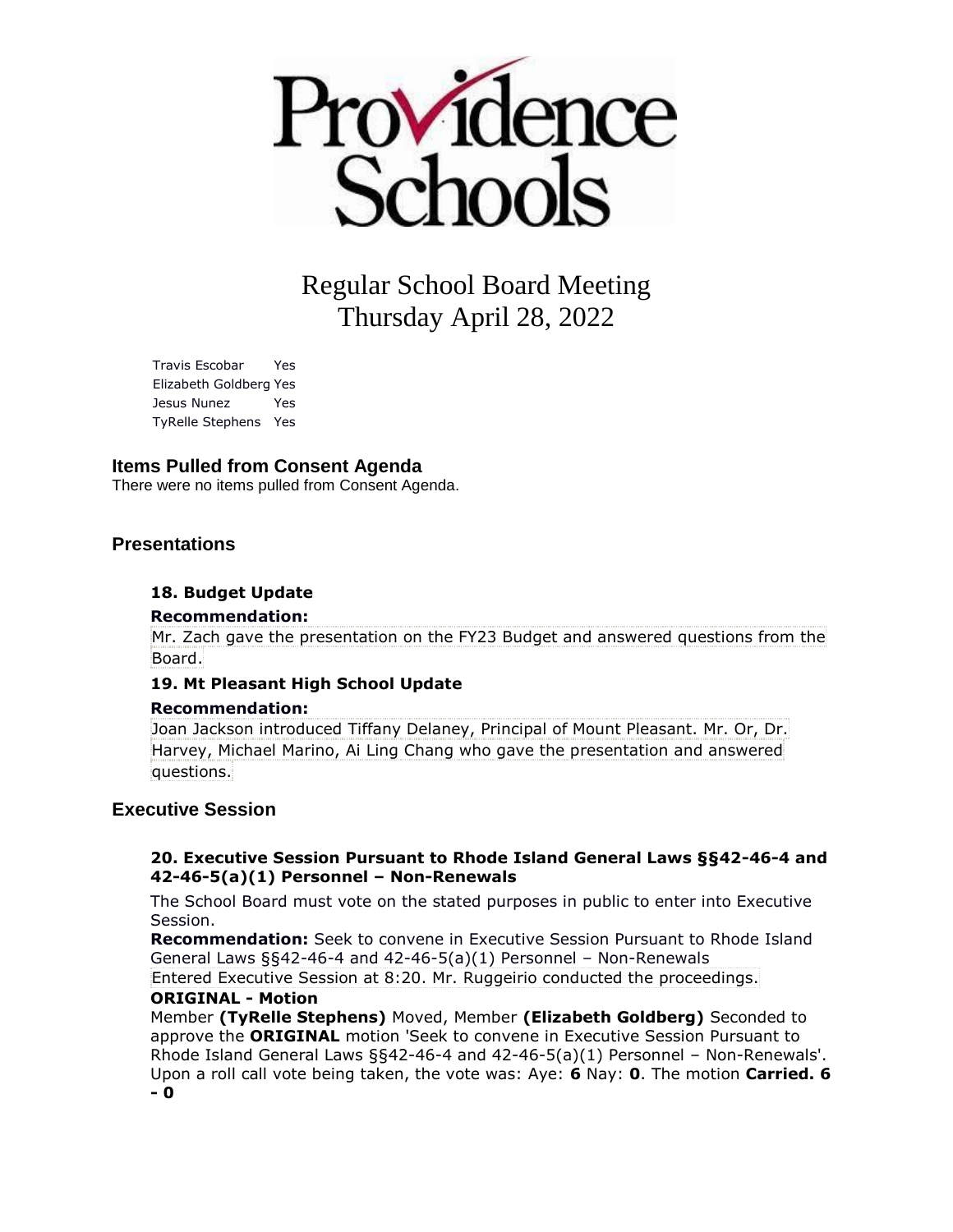

Kinzel Thomas Yes Diagneris Garcia Yes Travis Escobar Yes Elizabeth Goldberg Yes Jesus Nunez Yes TyRelle Stephens Yes

#### **21. Executive Session Pursuant to Rhode Island General Laws §§42-46-4 and 42-46-5(a)(1) Personnel – Non-Renewals**

The School Board must vote on the stated purposes in public to enter into Executive Session.

**Recommendation:** Seek to convene in Executive Session Pursuant to Rhode Island General Laws §§42-46-4 and 42-46-5(a)(1) Personnel – Non-Renewals

#### **ORIGINAL - Motion**

Member **(TyRelle Stephens)** Moved, Member **(Jesus Nunez)** Seconded to approve the **ORIGINAL** motion 'Seek to convene in Executive Session Pursuant to Rhode Island General Laws §§42-46-4 and 42-46-5(a)(1) Personnel – Non-Renewals'. Upon a roll call vote being taken, the vote was: Aye: **6** Nay: **0**. The motion **Carried. 6 - 0** 

| Kinzel Thomas           | Yes |
|-------------------------|-----|
| Diagneris Garcia        | Yes |
| <b>Travis Escobar</b>   | Yes |
| Elizabeth Goldberg Yes  |     |
| Jesus Nunez             | Yes |
| <b>TyRelle Stephens</b> | Yes |

#### **22. Executive Session Pursuant to Rhode Island General Laws §§42-46-4 and 42-46-5(a)(1) Personnel – Non-Renewals**

The School Board must vote on the stated purposes in public to enter into Executive Session.

**Recommendation:** Seek to convene in Executive Session Pursuant to Rhode Island General Laws §§42-46-4 and 42-46-5(a)(1) Personnel – Non-Renewals

#### **ORIGINAL - Motion**

Member **(TyRelle Stephens)** Moved, Member **(Elizabeth Goldberg)** Seconded to approve the **ORIGINAL** motion 'Seek to convene in Executive Session Pursuant to Rhode Island General Laws §§42-46-4 and 42-46-5(a)(1) Personnel – Non-Renewals'. Upon a roll call vote being taken, the vote was: Aye: **6** Nay: **0**. The motion **Carried. 6 - 0** 

Kinzel Thomas Yes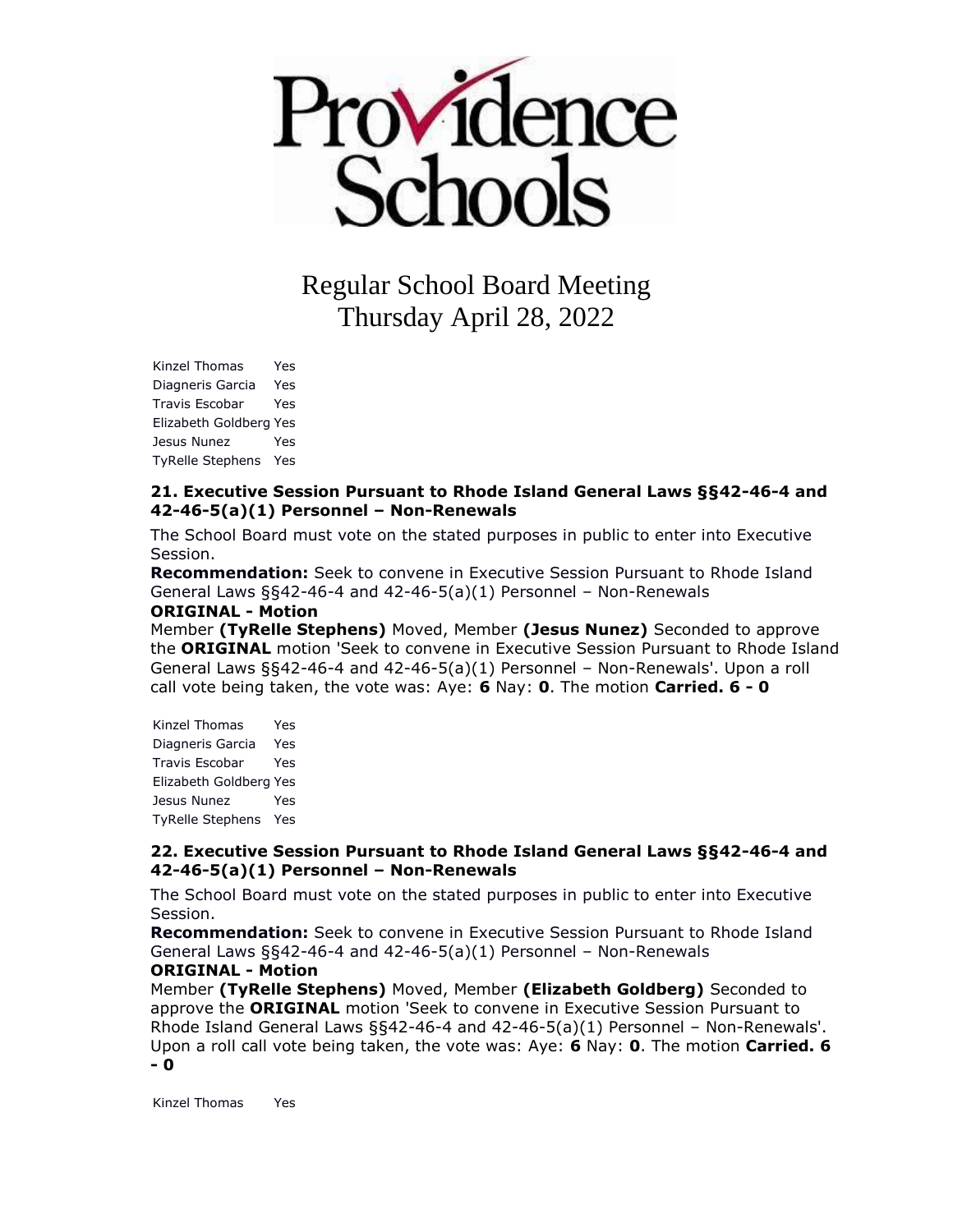

Diagneris Garcia Yes Travis Escobar Yes Elizabeth Goldberg Yes Jesus Nunez Yes TyRelle Stephens Yes

#### **23. Executive Session Pursuant to Rhode Island General Laws §§42-46-4 and 42-46-5(a)(1) Personnel – Non-Renewals**

The School Board must vote on the stated purposes in public to enter into Executive Session.

**Recommendation:** Seek to convene in Executive Session Pursuant to Rhode Island General Laws §§42-46-4 and 42-46-5(a)(1) Personnel – Non-Renewals **ORIGINAL - Motion**

Member **(xxxxx)** Moved, Member **(xxxxx)** Seconded to approve the **ORIGINAL**  motion 'Seek to convene in Executive Session Pursuant to Rhode Island General Laws §§42-46-4 and 42-46-5(a)(1) Personnel – Non-Renewals'. Upon a roll call vote being taken, the vote was: Aye: **(xx)** Nay: **(xx)**. The motion **( ). (xx) - (xx)** 

## **Report on Executive Session Votes**

#### **24. Report on Executive Session Votes**

Report on Executive Session Votes **Recommendation:** N/A 3 votes were taken to uphold the recommendation 1 vote was held to seal the minutes 1 vote was held to come out of Executive session

### **Adjourn**

#### **25. Adjourn Meeting**

Adjourn Meeting **Recommendation:** No recommendation required The meeting was adjourned at 9:07. **ORIGINAL - Motion** Member **(TyRelle Stephens)** Moved, Member **(Travis Escobar)** Seconded to approve the **ORIGINAL** motion 'No recommendation required'. Upon a roll call vote being taken, the vote was: Aye: **6** Nay: **0**. The motion **Carried. 6 - 0**